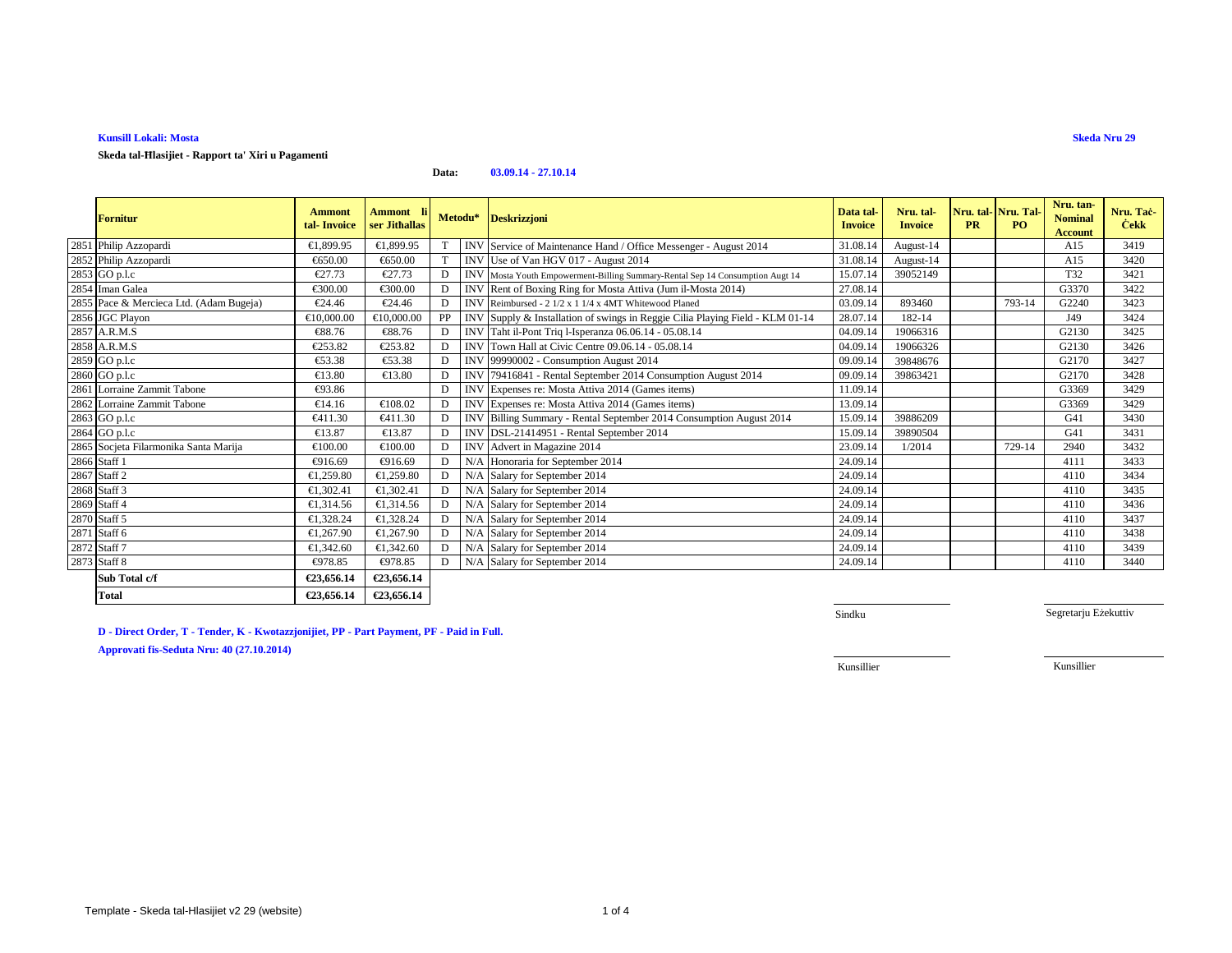# **Kunsill Lokali: Mosta**

**Skeda tal-Ħlasijiet - Rapport ta' Xiri u Pagamenti**

### **Data:03.09.14 - 27.10.14**

| <b>Fornitur</b>                       | <b>Ammont tal-</b><br><b>Invoice</b> | <b>Ammont</b><br>ser Jithallas | Metodu* |            | <b>Deskrizzjoni</b>                                                                                   | Data tal-<br><b>Invoice</b> | Nru. tal-<br><b>Invoice</b> | <b>PR</b> | Nru. tal-Nru. Tal-<br>P <sub>O</sub> | Nru. tan-<br><b>Nominal</b><br><b>Account</b> | Nru. Tac-<br><b>Cekk</b> |
|---------------------------------------|--------------------------------------|--------------------------------|---------|------------|-------------------------------------------------------------------------------------------------------|-----------------------------|-----------------------------|-----------|--------------------------------------|-----------------------------------------------|--------------------------|
| 2874 Commissioner of Inland Revenue   | €4.322.70                            | €4,322.70                      | D       |            | N/A NI and FSS for Sptember 2014                                                                      | 24.09.14                    |                             |           |                                      | 4105                                          | 3441                     |
| 2875 Abdillas Khutri                  | €27.84                               | €27.84                         | D       |            | N/ARefund for 1 day dismantle of tables & chairs during Mosta Feast 2014 by the police responsability | 25.09.14                    |                             |           |                                      | G0043                                         | 3442                     |
| 2876 GO plc                           | €27.73                               | €27.73                         | D       |            | INV Mosta Youth Empowerment Centre - Billing Summay                                                   | 17.09.14                    |                             |           |                                      | G3365                                         | 3443                     |
| 2877 Book Distributors (BDL) Limited  | €68.19                               | €68.19                         | D       |            | INV Supply of 10 Books for Mota Regional Library (Memo 4/2014) *                                      | 26.08.14                    | 236418                      |           | 785-14                               | G2995                                         | 3444                     |
| 2878 Marierose Schembri               | €158.90                              | €158.90                        | D       |            | INV Co-Ordination for Council Magaine Adverts issue no.43 (May 2013)                                  | 19.11.13                    |                             |           |                                      | G2930                                         | 3445                     |
| 2879 DP Road Construction Ltd.        | €26,072.79                           |                                | PP      | <b>INV</b> | Resurfacing of Triq il-Kullegg 30% of € 86,909.30 (Part Payment)                                      | 31.07.14                    | 100                         |           |                                      | D39                                           | 3446                     |
| 2880 DP Road Construction Ltd.        | €13,552.59                           |                                | PP      | <b>INV</b> | Resurfacing of Triq Carmelo Schermbri 30% of €45,175.29 (Pat Payment)                                 | 27.08.14                    | 101                         |           |                                      | D39                                           | 3446                     |
| 2881 DP Road Construction Ltd.        | €32,571.13                           |                                | PP      | <b>INV</b> | Resurfacing of Triq Salvu Barbara 30% of € 108,570.42 (PartPayment)                                   | 11.09.14                    | 103                         |           |                                      | D39                                           | 3446                     |
| 2882 DP Road Construction Ltd.        | €16,314.79                           | €88,511.30                     | PP      |            | INV Resurfacing of Triq Ortolan 40% of $\in$ 40,786.98 (Part Paymen)                                  | 22.09.14                    | 104                         |           |                                      | D39                                           | 3446                     |
| 2883 MEPA                             | €120.00                              | €120.00                        | D       | N/A        | Regeneration of Playing Field Santa Margerita Mosta                                                   | 01.10.14                    |                             |           |                                      | G3162                                         | 3447                     |
| 2884 Philip Azzopardi                 | €2,320.44                            | €2,320.44                      |         |            | INV Service of Maintenance Hand / Office Messenger - September 2014                                   | 30.09.14                    | 09/14                       |           |                                      | 3056                                          | 3448                     |
| 2885 Philip Azzopardi                 | €650.00                              | €650.00                        |         |            | INV Use of Van HGV 017 - September 2014                                                               | 30.09.14                    | 09/14                       |           |                                      | 3056                                          | 3449                     |
| 2886 Department of Information        | €9.32                                | €9.32                          | D       |            | INV Advert re Tender KLM 04-2014 and KLM 05-2014                                                      | 03.10.14                    |                             |           |                                      | G2930                                         | 3450                     |
| 2887 Vella & Sons Water Supplies Ltd. | €826.00                              | €826.00                        | D       |            | INV Flushing of culverts, whasing of pavements & cleaning of Mosta Square                             | 21.08.14                    | $2 - 14$                    |           | 820-14                               | G3062                                         | 3451                     |
| 2888 V&C Contractors Ltd.             | €13,943.00                           | €13,943.00                     |         |            | INV Resurfacing of roads re: PPP1 (Final Instalments in 2014)                                         | 07.10.14                    | 2895                        |           |                                      | V <sub>05</sub>                               | 3452                     |
| 2889 Brownrig Supplies Direct Limited | €192.95                              | €192.95                        | D       |            | INV 3" x 4mm pipe medium galvanised / length incl. Cutting services                                   | 08.10.14                    | 20807                       |           | 827-14                               | <b>B55</b>                                    | 3453                     |
| 2890 Local Government Association     | $\epsilon$ 53.00                     | €53.00                         | D       |            | INV Local Council Health Scheme 2014 - Ms. Liliana Borg                                               | 10.09.14                    |                             |           |                                      | G3030                                         | 3454                     |
| 2891 Assocjazzjoni tal-Gvern Lokali   | €100.00                              | €100.00                        | D       |            | INV Laqgha Plenarja on 17.10.14 & 18.10.14                                                            | 10.10.14                    |                             |           |                                      | G2541                                         | 3455                     |
| Sub Total c/f                         | €111,331.37                          | €111,331.37                    |         |            |                                                                                                       |                             |                             |           |                                      |                                               |                          |
| Sub Total b/f (page 1 of 5)           | €23,656.14                           | €23,656.14                     |         |            |                                                                                                       |                             |                             |           |                                      |                                               |                          |
| <b>Total</b>                          | €134,987.51                          | €134,987.51                    |         |            |                                                                                                       | Sindku                      |                             |           |                                      | Segretarju Eżekuttiv                          |                          |

**1** Sindku and the state of the state of the state of the state of the state of the state of the state of the state of the state of the state of the state of the state of the state of the state of the state of the state of

**D - Direct Order, T - Tender, K - Kwotazzjonijiet, PP - Part Payment, PF - Paid in Full.**

**€134,987.51 €134,987.51**

**Approvati fis-Seduta Nru: 40 (27.10.2014)**

Kunsillier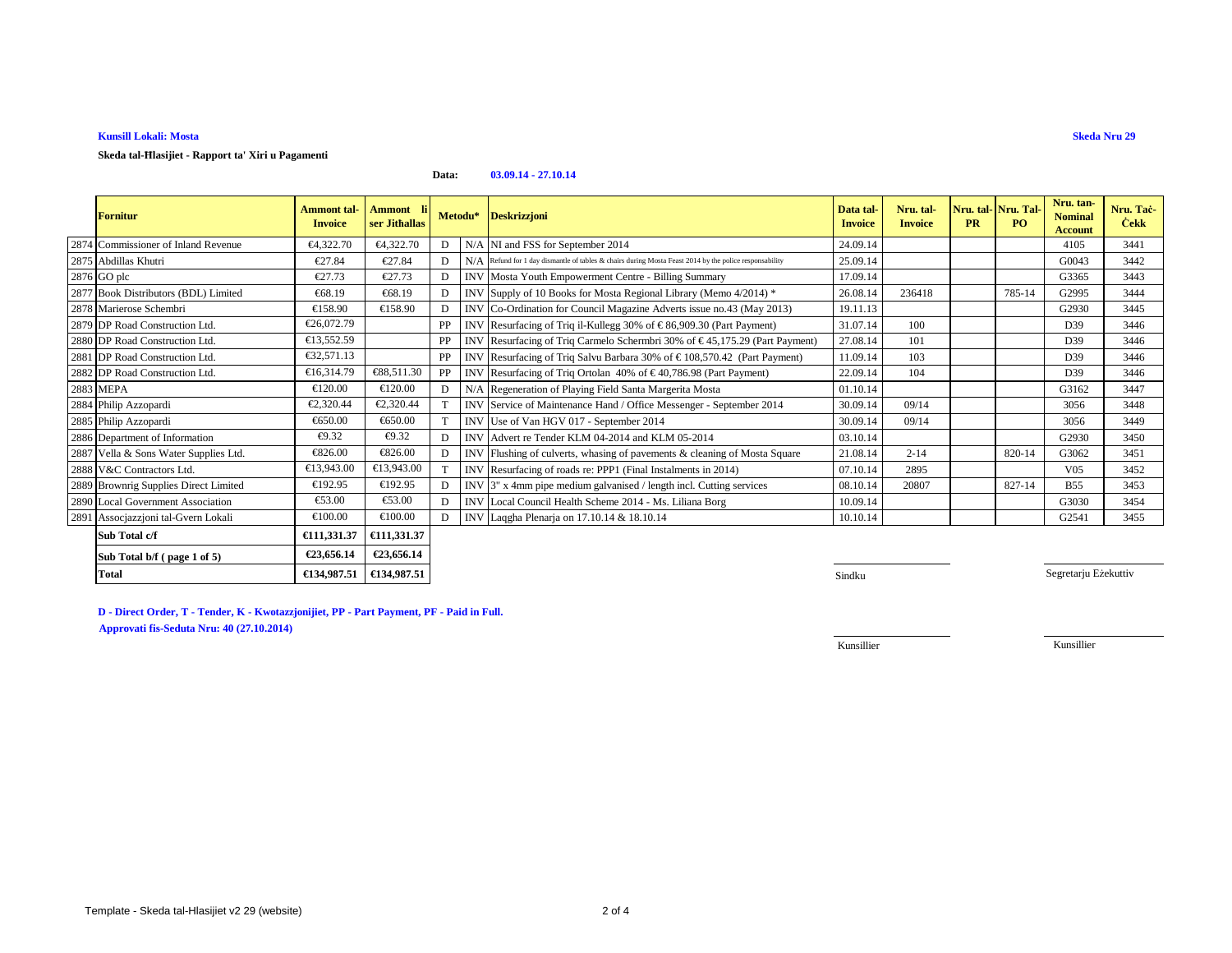## **Kunsill Lokali Mosta**

**Skeda tal-Hlasijiet - Rapport ta' Xiri u Pagamenti**

### **Data:03.09.14 - 27.10.14**

|      | <b>Fornitur</b>                             | <b>Ammont</b> tal-<br><b>Invoice</b> | Ammont li<br>ser Jithallas |    |            | Metodu* Deskrizzjoni                                                                                                                         | Data tal-<br><b>Invoice</b> | Nru. tal-<br><b>Invoice</b> | Nru. tal-<br><b>PR</b> | Nru. Tal-<br>PO. | Nru. tan-<br><b>Nominal</b><br><b>Account</b> | Nru. Tac-<br><b>Cekk</b> |  |  |
|------|---------------------------------------------|--------------------------------------|----------------------------|----|------------|----------------------------------------------------------------------------------------------------------------------------------------------|-----------------------------|-----------------------------|------------------------|------------------|-----------------------------------------------|--------------------------|--|--|
|      | 2892 Louis Jewellery                        | €150.00                              | €150.00                    | D  |            | INV 2 Gold Plated Medalsfor Gieh il-Mota 2014                                                                                                | 11.09.14                    |                             |                        | 802-14           | L18                                           | 3456                     |  |  |
|      | 2893 R&G Hardware Stores                    |                                      |                            |    |            | To substitute cancelled chq no. 3411 paymet was never cashed by supplier. Chq no.3457 now issued amounting $\epsilon$ 163.94 (refer to CM28) |                             |                             |                        |                  |                                               |                          |  |  |
|      | 2894 Crazy Line Dancers                     | €120.00                              | €120.00                    | D  | N/A        | Reimbursement of ResidentsRe: Line Dancing Classes fee                                                                                       |                             |                             |                        |                  |                                               | 3458                     |  |  |
|      | 2895 GO p.l.c                               | €135.28                              | €135.28                    | D  | <b>INV</b> | 99990002 - Rental October 2014 Consumption September 2014                                                                                    | 09.10.1                     | 40287858                    |                        |                  | G49                                           | 3459                     |  |  |
|      | 2896 GO p.l.c                               | €16.43                               | €16.43                     | D  | <b>INV</b> | 79416841 - Rental October 2014 Consumption September 2014                                                                                    | 09.10.1                     | 40302860                    |                        |                  | G22                                           | 3460                     |  |  |
|      | 2897 GO p.l.c                               | €13.87                               | €13.87                     | D  | <b>INV</b> | DSL-21414951 - Rental October 2014                                                                                                           | 13.10.14                    | 40334387                    |                        |                  | T32                                           | 3461                     |  |  |
|      | 2898 GO p.l.c                               | €410.84                              | €410.84                    | D  | <b>IN'</b> | Biling Summary - Rental October 2014 Consumption September 2014                                                                              | 13.10.14                    | 40330095                    |                        |                  | T31                                           | 3462                     |  |  |
|      | 2899 Maltapost p.l.c                        | €104.00                              | €104.00                    | D  | N/A        | 400 stamps (0.26c each)                                                                                                                      | 24.10.14                    |                             |                        |                  |                                               | 3463                     |  |  |
|      | 2900 Maltapost p.l.c                        | €39.60                               | €39.60                     | D  | N/A        | Bulk Postage (0.24c x 165 letters) for Qalbiena Mostin                                                                                       | 24.10.14                    |                             |                        |                  |                                               | 3464                     |  |  |
|      |                                             |                                      |                            |    |            |                                                                                                                                              |                             |                             |                        |                  |                                               |                          |  |  |
|      | 2901 Adam Bugeja                            | €8,781.04                            | €8,781.04                  | T. |            | INV Gnien Blata l-Gholja                                                                                                                     | 18.07.14                    | 551/14                      |                        |                  | A63                                           | 3465                     |  |  |
|      | 2902 Alberta Fire & Security Equipment Ltd. | €49.68                               | €49.68                     | D  |            | <b>INV</b> Fire Extinguishers Report                                                                                                         | 28.08.14                    | 30127359                    |                        | 787-14           | A21                                           | 3466                     |  |  |
|      | 2903 C&H Formosa Company Ltd.               | €5,089.08                            | €5,089.08                  | T  |            | INV Rent of Day Centre (7.08.14-6.11.14) Rent of Garage (23.08.14-22.11.14)                                                                  | 25.09.14                    | CAR/3/14                    |                        |                  | C79                                           | 3467                     |  |  |
|      | 2904 Cauchi's                               | €56.70                               |                            | D  |            | INV Newspapers July 2013 - March 2014                                                                                                        | 10.09.14                    | 6840                        |                        |                  | C <sub>28</sub>                               | 3468                     |  |  |
|      | 2905 Cauchi's                               | €493.65                              |                            | D  |            | <b>INV</b> Various Stationeries                                                                                                              | 03.09.14                    | $Sep-14$                    |                        |                  | CO8                                           | 3468                     |  |  |
| 2906 |                                             | $-6525.00$                           | €25.35                     |    |            | Set off against our Invoice No. 34/13 dated 10.09.13                                                                                         | 10.09.13                    |                             |                        |                  |                                               | 3468                     |  |  |
|      | 2907 Commissioner of Police                 | €126.97                              | €126.97                    | D  |            | INV Extra Duty Police Service on 14.09.14 for 2 police officers 8am-1pm                                                                      | 15.09.14                    |                             |                        |                  |                                               | 3469                     |  |  |
|      | 2908 Daniel Galea                           | €1,124.75                            | €1,124.75                  | T  |            | INV Accounting Services Jul 14 - Sep 14                                                                                                      | 16.10.14                    | DG/67                       |                        |                  |                                               | 3470                     |  |  |
|      | 2909 Department of Local Government         | €80.00                               | €80.00                     | D  |            | INV Advert - KLM 04-2014 & KLM 05-2014                                                                                                       | 01.10.14                    |                             |                        |                  |                                               | 3471                     |  |  |
|      | 2910 E.L.C Ltd.                             | €3,380.83                            | €3,380.83                  |    | <b>INV</b> | Cleaning and Maintenance of Parksand Gardens July 2014                                                                                       | 31.07.14                    | 10862                       |                        |                  | E22                                           | 3472                     |  |  |
|      | 2911 Galea Curmi Engineering Consultants    | €408.81                              | €408.81                    |    | <b>INV</b> | ContractManager fee July 2014                                                                                                                | 31.07.14                    | 2653                        |                        |                  | G37                                           | 3473                     |  |  |
|      | 2912 Halmann Vella                          | €519.12                              | €519.12                    | D  | <b>INV</b> | Supply of marble with engraving                                                                                                              | 12.09.14                    | 27041                       |                        | 805-14           |                                               | 3474                     |  |  |
|      | Sub Total c/f                               | €20,575.65                           | €20,575.65                 |    |            |                                                                                                                                              |                             |                             |                        |                  |                                               |                          |  |  |
|      | Sub Total b/f (page 2 of 5)                 | €134,987.51                          | €134,987.51                |    |            |                                                                                                                                              |                             |                             |                        |                  |                                               |                          |  |  |
|      | <b>Total</b>                                | €155,563.16                          | €155,563.16                |    |            |                                                                                                                                              | Sindku                      |                             |                        |                  | Segretarju Eżekuttiv                          |                          |  |  |

**D - Direct Order, T - Tender, K - Kwotazzjonijiet, PP - Part Payment, PF - Paid in Full.Approvati fis-Seduta Nru: 40 (27.10.2014)**

Kunsillier